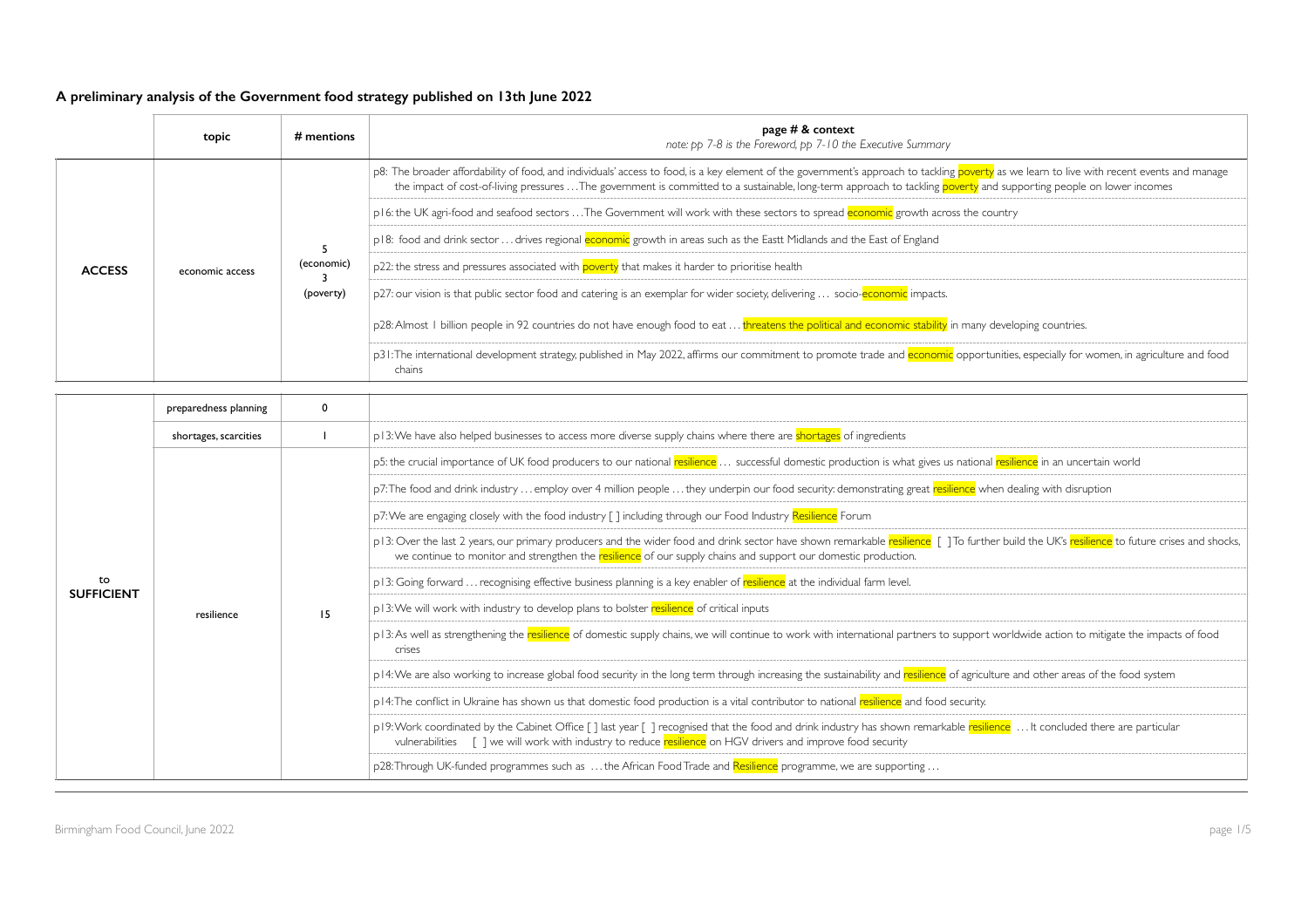|                                                    | threats to food supplies<br>/climate change | 3                                                                    | p16: Growth in this [commercial horticulture using a new generation of greenhouses] sector  help to future proof the sector in a warming climate                                                                                                                                                                                                                |
|----------------------------------------------------|---------------------------------------------|----------------------------------------------------------------------|-----------------------------------------------------------------------------------------------------------------------------------------------------------------------------------------------------------------------------------------------------------------------------------------------------------------------------------------------------------------|
|                                                    |                                             |                                                                      | p17: Our Farming Futures research and development (R&D) Fund  will help the livestock and protein sectors embrace 'climate-smart farming'                                                                                                                                                                                                                       |
|                                                    |                                             |                                                                      | p31: The international development strategy, published in May 2022, affirms our commitment to promote climate-resilient, sustainable food systems globally.                                                                                                                                                                                                     |
|                                                    |                                             |                                                                      | The words 'resource' and 'depletion' do not occur. However, the agri-food resources of land, soil, water and energy are mentioned:                                                                                                                                                                                                                              |
|                                                    |                                             |                                                                      | p3: We work closely with our 33 agencies and arm's length bodies on our ambition to make our air purer, our water cleaner, our land greener and our food more sustainable                                                                                                                                                                                       |
|                                                    | /resource depletion                         | in total:<br>water $(2)$<br>land $(8)$<br>soil $(2)$<br>energy $(2)$ | pll: We will publish a land use framework in 2023 to ensure we meet our net zero and biodiversity targets, and help our farmers adapt to a changing climate, whilst continuing to produce<br>high quality, affordable produce that supports a healthier diet.                                                                                                   |
|                                                    |                                             |                                                                      | p14: One of our key vehicles for this is the Sustainable Farming Incentive which will incentivise farmers to improve soil quality                                                                                                                                                                                                                               |
| <b>SUPPLIES</b><br>see also<br>trade. FTA & Brexit |                                             |                                                                      | p14 We have some of the best performing farms in the world, with 57% of agricultural output coming from just 33% of the farmed land area. It follows from this that it is possible to target<br>land-use change at the least productive land, to increase the environmental benefit from farming and to increase yields with minimal impact on food production. |
|                                                    |                                             |                                                                      | p16-17: To create a positive investment environment  we will include industrial horticulture alongside other manufacturing sectors in decisions on industrial energy policy  We will also<br>incentivise the sector to make use of surplus heat and CO2 from industrial processes, and renewable sources of energy                                              |
| below                                              |                                             |                                                                      | p19: we want to promote innovative practices and technologies across the entire agri-food sector, working with industry on research and innovation in support of net zero across<br>agriculture, soils and peat, waste, and land use.                                                                                                                           |
|                                                    |                                             |                                                                      | p20: We will remove any bureaucracy that stems from old EU rules and currently holds back our agri-food and fishing industries. Examples include  remote interventions to deliver<br>improved water quality                                                                                                                                                     |
|                                                    |                                             |                                                                      | The Environmental Land Management (ELM) is mentioned twice:                                                                                                                                                                                                                                                                                                     |
|                                                    |                                             |                                                                      | p15 that it will be responsive to farmer demand through co-design, and on p29 in Section 3.3. Harnessing export opportunities and support our agri-food industry, with these words: a period<br>of major change  over the next six years while the Common Agricultural Policy is phased out and the Environmental Land management brought in.                   |
|                                                    | /population pressures                       | $\mathbf 0$                                                          |                                                                                                                                                                                                                                                                                                                                                                 |
|                                                    | /global competition                         | $\mathbf 0$                                                          |                                                                                                                                                                                                                                                                                                                                                                 |
|                                                    | /processing, logistics et al                | 0                                                                    |                                                                                                                                                                                                                                                                                                                                                                 |

|                   | food safety            |              | $\mid$ re new alternative protein products: We will work with the FSA $\ldots$ maintaining consumer safety standards |
|-------------------|------------------------|--------------|----------------------------------------------------------------------------------------------------------------------|
|                   | food assurance         | $\mathbf{0}$ |                                                                                                                      |
|                   | food integrity         | $\mathbf{0}$ |                                                                                                                      |
| of<br><b>SAFE</b> | adulteration           | 0            |                                                                                                                      |
|                   | laboratories           | $\Omega$     |                                                                                                                      |
|                   | <b>EHOs</b>            | $\mathbf 0$  |                                                                                                                      |
|                   | <b>Public Analysts</b> | 0            |                                                                                                                      |

| ing climate                                                            |
|------------------------------------------------------------------------|
|                                                                        |
| arming'                                                                |
| d systems globally.                                                    |
|                                                                        |
|                                                                        |
| ener and our food more sustainable                                     |
| to a changing climate, whilst continuing to produce                    |
|                                                                        |
| rea. It follows from this that it is possible to target                |
| mpact on food production.                                              |
| cisions on industrial energy policy We will also                       |
|                                                                        |
| innovation in support of net zero across                               |
| s include  remote interventions to deliver                             |
|                                                                        |
|                                                                        |
| our agri-food industry, with these words: a period<br>ment brought in. |
|                                                                        |
|                                                                        |
|                                                                        |
|                                                                        |
|                                                                        |
|                                                                        |
|                                                                        |
|                                                                        |
|                                                                        |
|                                                                        |
|                                                                        |
|                                                                        |
|                                                                        |
|                                                                        |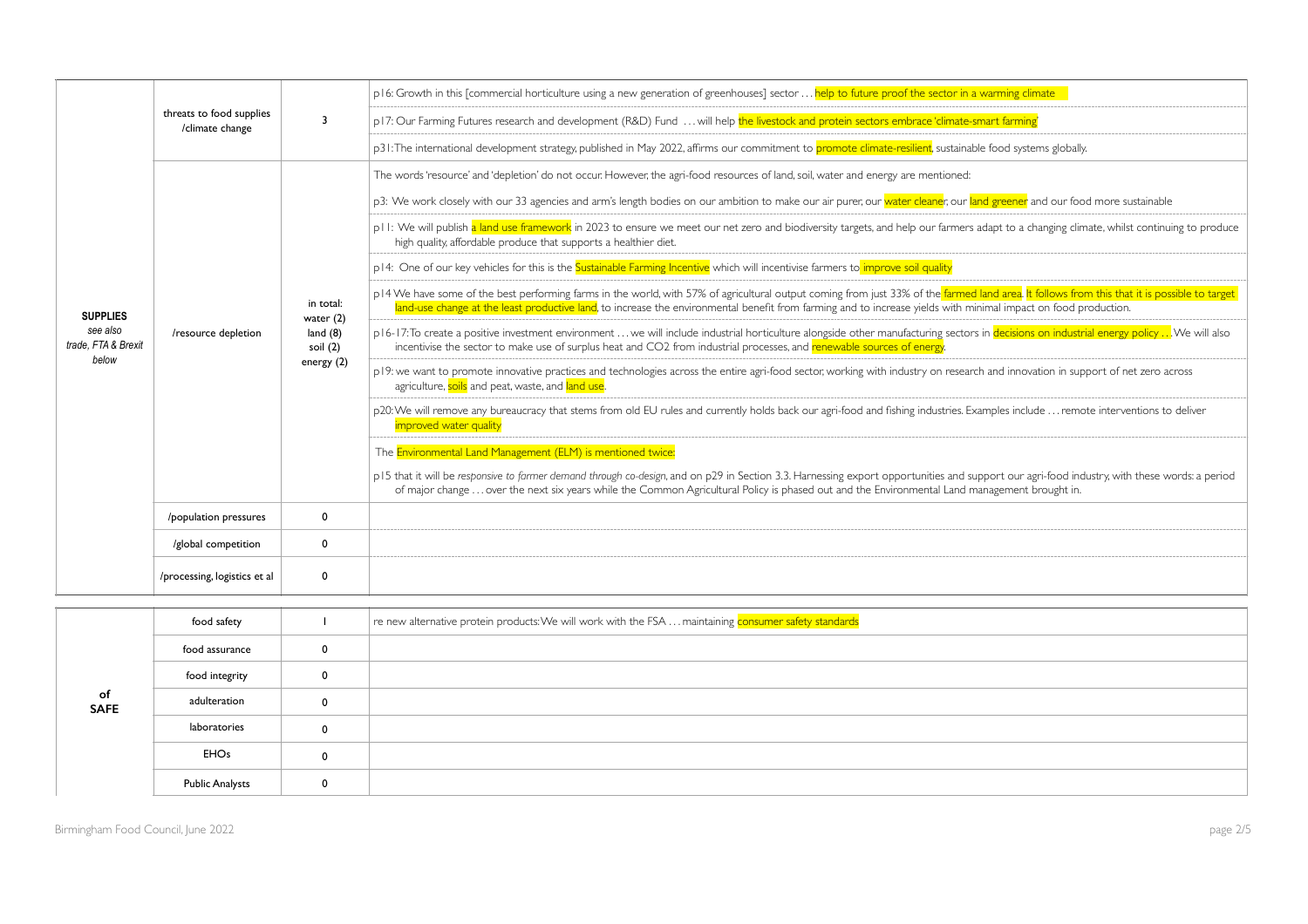| SAFE<br>/cont | inspection         | $\mathbf 0$ |  |
|---------------|--------------------|-------------|--|
|               | sampling           | 0           |  |
|               | testing            | 0           |  |
|               | food-borne illness | 0           |  |
|               | modern-day slavery | 0           |  |

| <b>NUTRITIOUS</b><br><b>FOOD</b> | fruit & vegetables, fibre | $\overline{2}$  | p22:Today, 69% of those in the most deprived groups are overweight or obese and many are eating <i>insufficient fruit and vegetables</i> , fibre and oily fish.                                                                                                                  |
|----------------------------------|---------------------------|-----------------|----------------------------------------------------------------------------------------------------------------------------------------------------------------------------------------------------------------------------------------------------------------------------------|
|                                  |                           |                 | p24: Government will also review the current policy and delivery method of the School Fruit and Vegetable Scheme                                                                                                                                                                 |
|                                  | protein                   |                 | p10: we will support progress on a wide range of issues, including alternative proteins                                                                                                                                                                                          |
|                                  |                           |                 | p17: The alternative protein sector provides another opportunity for growth  The UK has been at the forefront of innovation in protein sources  The government will keep the UK at<br>the front of this growing and innovative sector by supporting alternative protein research |
|                                  |                           |                 | p17: British grown beans and pulses are another great example of low carbon sustainable protein                                                                                                                                                                                  |
|                                  |                           |                 | p17: Regenerative farming will also provide a more sustainable production of traditional protein sources                                                                                                                                                                         |
|                                  |                           | $\overline{13}$ | p17: Our Farming Futures research and development (R&D) Fund (part of our Farming Innovation Programme) will help the livestock and protein sectors embrace 'climate-smart farming'<br>and innovative technologies.                                                              |
|                                  |                           |                 | p17: farmers and agri-businesses to increase adoption of this technology to support more sustainable protein production.                                                                                                                                                         |
|                                  |                           |                 | p17: There are also proteins from non-traditional livestock sectors.                                                                                                                                                                                                             |
|                                  |                           |                 | p17: Seafood is another potentially lower-carbon and healthy source of protein                                                                                                                                                                                                   |
|                                  |                           |                 | p19: We will work with UKRI, industry and consumer groups to develop joint priority areas for funding  for example, on industry automation and alternative proteins                                                                                                              |
|                                  |                           |                 | p20: We will also work with the FSA to develop dedicated guidance materials for approval of new alternative protein products while reviewing our novel food regulations.                                                                                                         |
|                                  |                           |                 | p22: Eating habits have and continue to changeWe also do not eat enough seafood - a healthy and potentially sustainable source of protein, vitamins and minerals; oily fish is also rich in<br>long chain omega-3 fatty acids.                                                   |

| <b>GOVERNMENT</b><br><b>RESPONSIBILITIES</b> | trade, FTA, Brexit | see next page | p5: international trade has always been an important dimension of our food security                                                                                                                                                                                                                                                                                                            |
|----------------------------------------------|--------------------|---------------|------------------------------------------------------------------------------------------------------------------------------------------------------------------------------------------------------------------------------------------------------------------------------------------------------------------------------------------------------------------------------------------------|
|                                              |                    |               | p8: Our objectives for this strategy are to deliver … <mark>trade that provides export opportunities and consumer choice through imports</mark> , without compromising our regulatory standards for<br>food, whether produced domestically or imported to achieve these objectives we will seek to take advantage of new market access and free trade agreements (FTAs) post-<br><b>Brexit</b> |
|                                              |                    |               | p11-12: To deliver export opportunities and consumer choice through imports  trade strengthens food security We will harness the benefits of new FTAs, made possible following<br>Brexit, whilst maintaining our world-leading domestic standards by using a range of levers within our bespoke trade agreements                                                                               |
|                                              |                    |               | pl3: strong domestic production, balanced with <mark>international trade</mark> , contributes to a diverse and resilient UK food supply                                                                                                                                                                                                                                                        |
|                                              |                    |               | pl4: we are working with like-minded countries around the world to ensure that we keep trade flowing and keep food prices down                                                                                                                                                                                                                                                                 |

| and oily fish.                                                                                  |
|-------------------------------------------------------------------------------------------------|
|                                                                                                 |
|                                                                                                 |
| sources  The government will keep the UK at                                                     |
|                                                                                                 |
|                                                                                                 |
| I protein sectors embrace 'climate-smart farming'                                               |
|                                                                                                 |
|                                                                                                 |
|                                                                                                 |
|                                                                                                 |
| nation and <mark>alternative proteins</mark>                                                    |
| ewing our novel food regulations.                                                               |
| <mark>otein</mark> , vitamins and minerals; oily fish is also rich in                           |
|                                                                                                 |
| hout compromising our regulatory standards for<br>access and free trade agreements (FTAs) post- |
| e benefits of new FTAs, made possible following                                                 |
|                                                                                                 |
|                                                                                                 |
|                                                                                                 |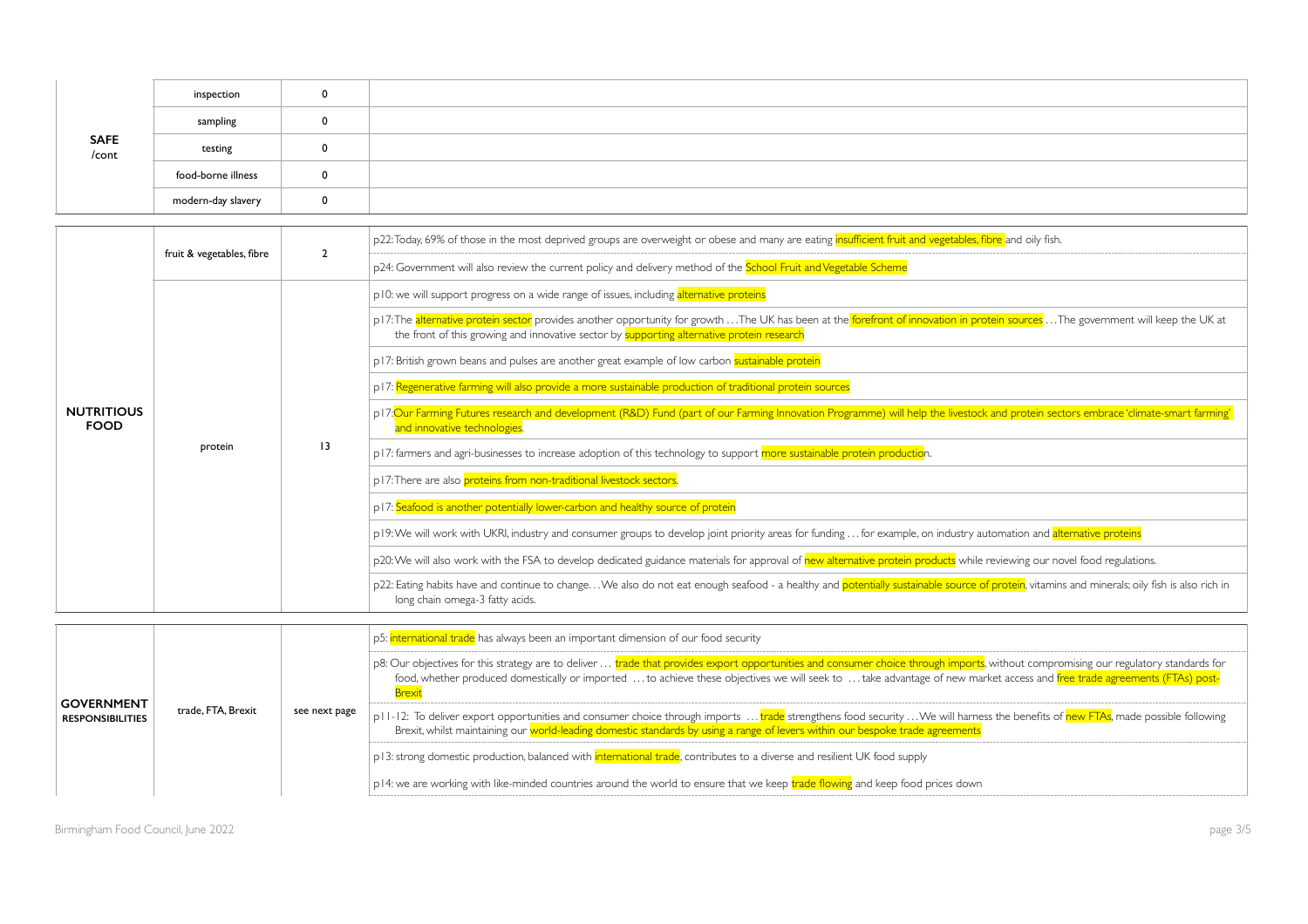|                                  | trade, FTA, Brexit<br>/cont |             |                                                                                                                                                                                                                                                                                                                                                                                                                                                                                                                                                           |
|----------------------------------|-----------------------------|-------------|-----------------------------------------------------------------------------------------------------------------------------------------------------------------------------------------------------------------------------------------------------------------------------------------------------------------------------------------------------------------------------------------------------------------------------------------------------------------------------------------------------------------------------------------------------------|
|                                  |                             |             | p16: our new trade policy will harness opportunities to import and export food and drink in a way that does not undermine our aim that our farmers can broadly maintain domestic<br>production                                                                                                                                                                                                                                                                                                                                                            |
|                                  |                             |             | p18: The Grimsby Cluster  will play an important role in ensuring the [seafood] sector can take advantage of new trade deals                                                                                                                                                                                                                                                                                                                                                                                                                              |
|                                  |                             |             | p26-27: Building on responses to government's recent call for evidence on food labelling for animal welfare, proposals will cover domestic and imported products, considering our<br>international trade obligations, and will help consumers identify when products meet or exceed our high UK animal welfare standards                                                                                                                                                                                                                                  |
|                                  |                             | 21          | p28: On strenthening global food security: We know from previous food price crises that the best way to keep food prices down is to keep food trade flowing. Therefore, we are advocating<br>for all countries, including in the World Trade Organisation (WTO), to keep food trade flowing and avoid trade- restrictive measures.  we are supporting governments, regional trade<br>organisations and companies to promote more open and predictable food trade                                                                                          |
|                                  |                             |             | Section 3.2: Maximising the benefits of new trade agreements post-Brexit                                                                                                                                                                                                                                                                                                                                                                                                                                                                                  |
|                                  |                             |             | p28: International trade offers UK consumers great opportunities to buy and eat exciting new products that cannot be produced domestically & p29: Brexit allows us to strike ambitious<br>Free Trade Agreements (FTAs)  We aim to conclude the majority of negotiations for a UK-India FTA in October 2022.                                                                                                                                                                                                                                               |
|                                  |                             |             | p30: We are working with industry to develop a risk based global regime for imports and to remove unnecessary burdens for exports as we continue to trade with the EU and to simplify<br>the process for trading within Northern Ireland. This includes enhanced digitisation with an extensive e-Trade programme and a Single Trade Window data platform to reduce costs and<br>administrative burden. The Movement Assistance Scheme will provide financial support to traders who meet the certification requirements of the Northern Ireland Protocol |
|                                  |                             |             | p31: In the Australia FTA we excluded pig meat, chicken and eggs from tariff preferences, reflecting concerns about animal welfare and the low volumes of trade between Australia and the<br>UK on these products. As we negotiate more FTAs, we will continue to use levers inside and outside trade negotiations to demonstrate the importance of these issues to the UK and<br>promote better practices around the world                                                                                                                               |
| <b>GOVERNMENT</b>                | regulation                  | 6           | p16: Subsequent regulations will build sustainable commercial relationships across the dairy supply chain that reflect an equitable share of risk between producers and processors.                                                                                                                                                                                                                                                                                                                                                                       |
| <b>RESPONSIBILITIES</b><br>/cont |                             |             | p20: Following our departure from the EU, we will review our rules and regulations                                                                                                                                                                                                                                                                                                                                                                                                                                                                        |
|                                  |                             |             | p20: Reforming EU regulations on wine will also allow us to support our businesses, whilst we will make things easier for consumers by reviewing regulations around low and no alcohol<br>$20 - 40 + 64$                                                                                                                                                                                                                                                                                                                                                  |
|                                  |                             |             | p20: We are working closely with farmers and growers to ensure regulation is outcome-focused, proportionate, and clear                                                                                                                                                                                                                                                                                                                                                                                                                                    |
|                                  |                             |             | p22: re the Government's voluntary sugar reduction programme: [to create the right inccentives] this includes a role for government in creating a level playing field through regulation                                                                                                                                                                                                                                                                                                                                                                  |
|                                  | enforcement                 |             | p20: Where regulations are in place, we will ensure these are consistently and proportionately enforced to protect a level playing field for farmers                                                                                                                                                                                                                                                                                                                                                                                                      |
|                                  | curb/control corporates     | 0           |                                                                                                                                                                                                                                                                                                                                                                                                                                                                                                                                                           |
|                                  | [standard-rate] VAT         | $\mathbf 0$ | No mention of any tax                                                                                                                                                                                                                                                                                                                                                                                                                                                                                                                                     |
|                                  | other fiscal measures       | $\mathbf 0$ | Nor Excise Duty, or any levy/levies                                                                                                                                                                                                                                                                                                                                                                                                                                                                                                                       |
|                                  | labour issues               | 4           | p19: We will work with industry to articulate key food industry [labour] shortages to inform the Migration Advisory Committee (MAC) upcoming review of the Shortage Occupation List.                                                                                                                                                                                                                                                                                                                                                                      |
|                                  |                             |             | p19: Recognising that the sector cannot sustainably rely on migrant labour, the government will also in the coming weeks commission an independent review to tackle labour shortages                                                                                                                                                                                                                                                                                                                                                                      |
|                                  |                             |             | p19: Under the Seasonal Worker Visa Route, 30,000 visas were initially made available in 2022 for seasonal workers in horticulture, with provision for an extra 10,000 if there was evidence<br>of need To address near term need, those extra 10,000 visas will be made available to businesses (see other notes on evidence below)                                                                                                                                                                                                                      |
|                                  |                             |             | p19: In late 2021, we introduced various temporary visa schemes to address acute shortages of pig butchers, poultry workers and HGV drivers                                                                                                                                                                                                                                                                                                                                                                                                               |

| t our farmers can broadly maintain domestic                                                                                                    |
|------------------------------------------------------------------------------------------------------------------------------------------------|
| and imported products, considering our                                                                                                         |
| ep food trade flowing.Therefore, <mark>we are advocating</mark><br>we are supporting governments, regional trade                               |
| ically & p29: <mark>Brexit allows us to strike ambitious</mark>                                                                                |
| we continue to trade with the EU and to simplify<br>e Trade Window data platform to reduce costs and<br>ments of the Northern Ireland Protocol |
| l <mark>low volumes of trade </mark> between Australia and the<br>ate the importance of these issues to the UK and                             |
| risk between producers and processors.                                                                                                         |
| viewing regulations around low and no alcohol                                                                                                  |
| eating a level playing field through <mark>regulation</mark>                                                                                   |
| farmers                                                                                                                                        |
|                                                                                                                                                |
|                                                                                                                                                |
| pcoming review of the Shortage Occupation List.                                                                                                |
| ndependent review to tackle labour shortages                                                                                                   |
| rovision for an extra 10,000 if there was evidence<br>:low)                                                                                    |
| <u> Irivers</u>                                                                                                                                |